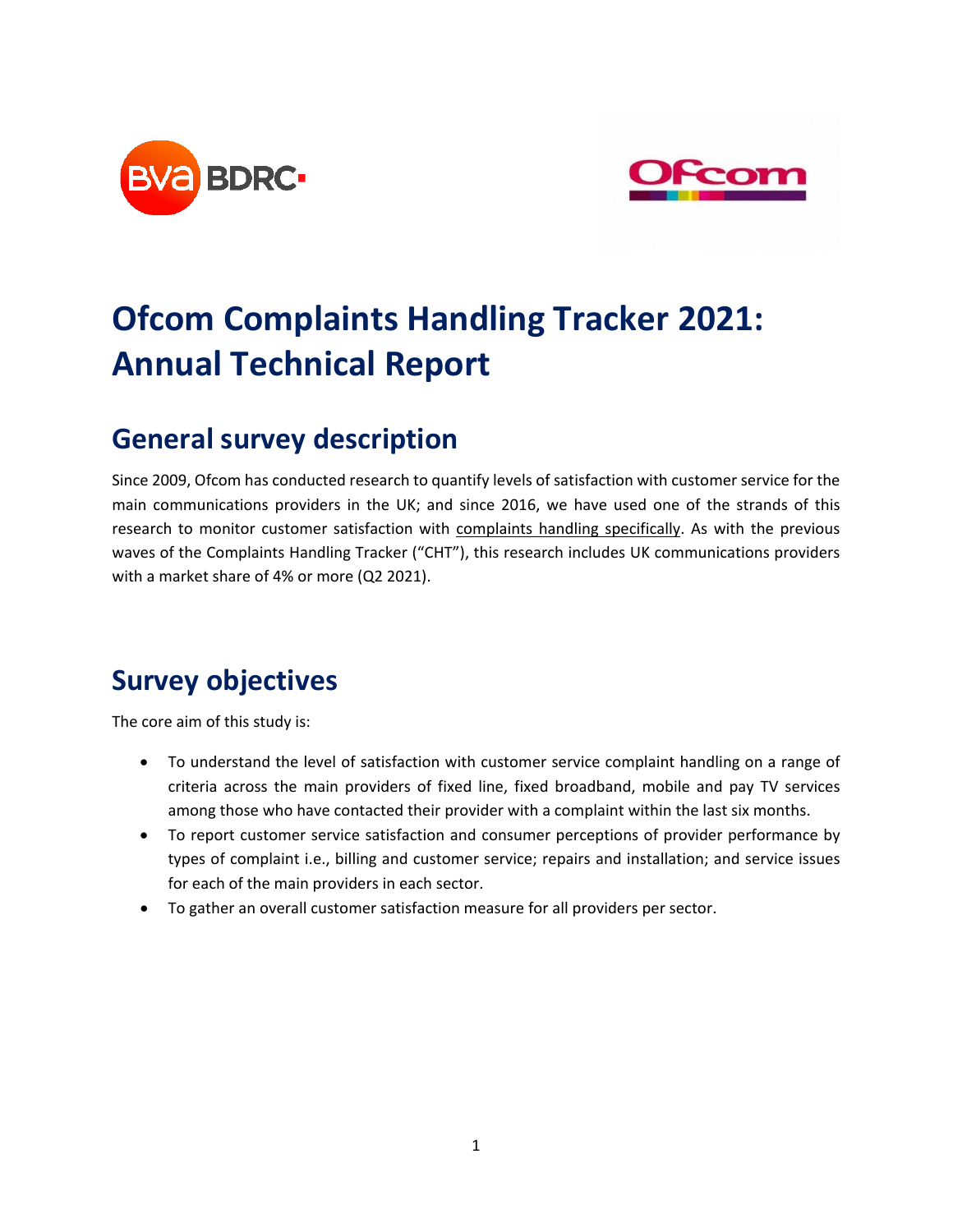## **Sampling approach, changes to the sampling methodology and sample achieved**

Interviewing was conducted using an online panel and river sampling approach, providing a cost-effective and efficient means to reach the low incidence audience consulted for this study. Targets were set by provider within sector in order to ensure that a minimum number of interviews per cell was achieved for the purposes of analysis.

The CHT has evolved and in 2019 questions were added that allowed us to identify respondents who have an impacting/ limiting condition and/ or are financially vulnerable.

On analysing data from 2019 and 2020, Ofcom identified a higher than expected proportion of respondents with at least one impacting/ limiting condition and a lower than expected proportion of respondents aged 55 and over in the sample who complete the complaints handling survey.

We explored this in detail and as a result changed our approach to sampling in the 2021 wave by opening the survey up to only over 55s in the first two weeks of fieldwork and adjusting the proportion of the sample derived from river versus panel sample sources from 35:65 to 50:50, again in order to increase the opportunity for over 55s to participate. After which, we reverted to the previous approach of inviting a sample demographically representative of the UK adult population to take part in the research in order to achieve the sample targets. From here, respondents were screened as having made a complaint to a relevant provider within the six months prior to fieldwork.

In the absence of robust profiling data for this low incidence audience, we viewed this approach to be the best method to ensure that the resulting sample was as representative of the sample target as possible in the circumstances.

| Provider            | <b>Sample Sizes by Sector 2021</b> |                        |        |        |
|---------------------|------------------------------------|------------------------|--------|--------|
|                     | Landline                           | <b>Fixed Broadband</b> | Mobile | Pay TV |
| ВT                  | 556                                | 634                    |        | 350    |
| EE                  | 190                                | 258                    | 797    |        |
| giffgaff            |                                    |                        | 241    |        |
| <b>O2</b>           |                                    |                        | 641    |        |
| <b>Plusnet</b>      | 70                                 | 208                    |        |        |
| <b>Sky</b>          | 610                                | 718                    |        | 732    |
| <b>TalkTalk</b>     | 343                                | 506                    |        | 337    |
| <b>Tesco Mobile</b> |                                    |                        | 339    |        |
| <b>Three</b>        |                                    |                        | 479    |        |
| <b>Virgin</b>       | 465                                | 691                    | 206    | 515    |
| <b>Vodafone</b>     |                                    | 186                    | 502    |        |

The providers included in the research and samples achieved are listed below.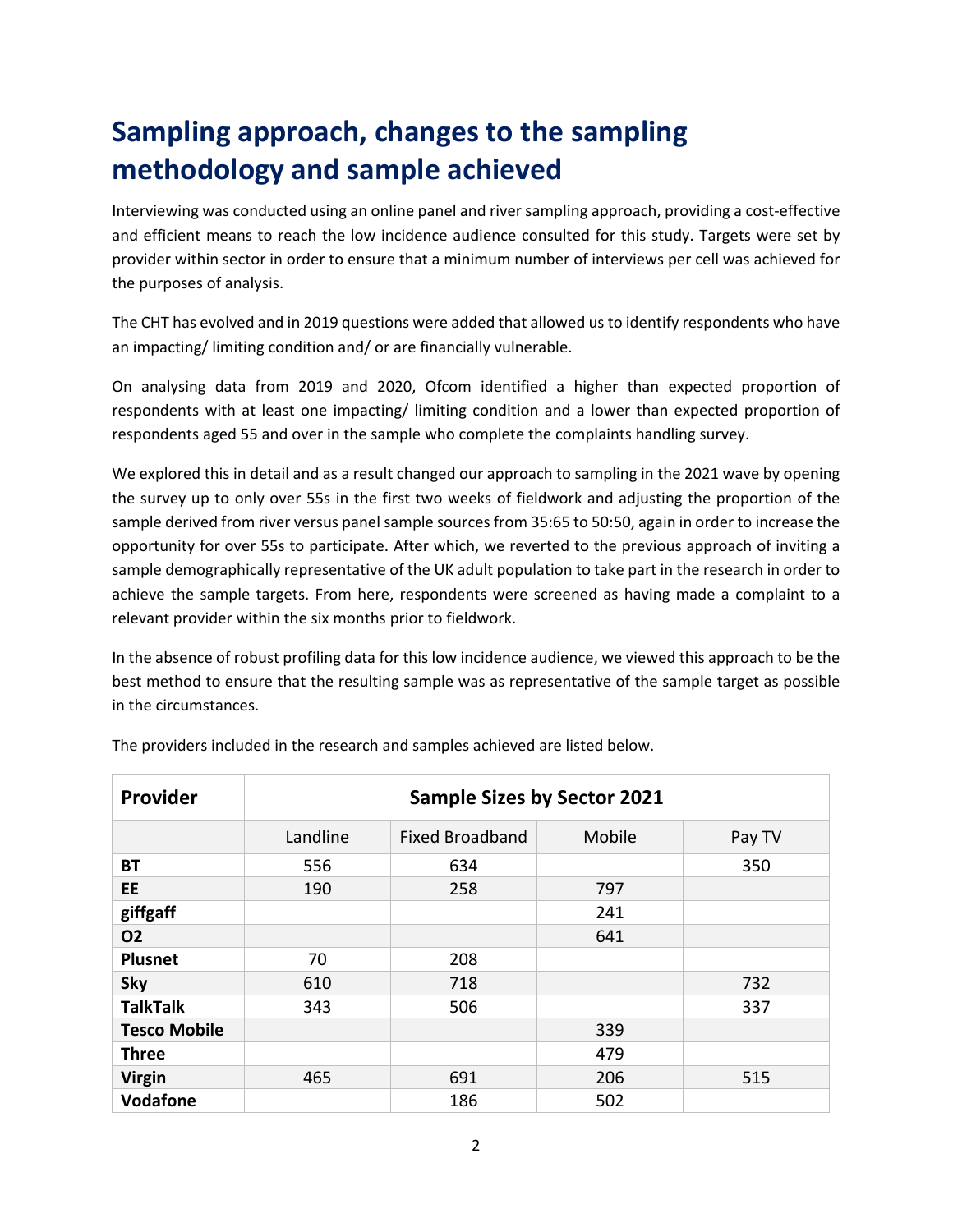## **Fieldwork**

The survey was conducted via an online panel from  $5<sup>th</sup>$  November 2021 -  $6<sup>th</sup>$  January 2022 and comprised a total of 6,097 interviews. Therefore, the "previous six-months" time period referred to in the research corresponds broadly to complaints made to providers in the second half of 2021.

## **Data reporting**

Data were reported on a total sector level (i.e. the combined results of the providers included in the research for each sector) as well as split by provider within each sector.

Complaints were grouped into three categories for reporting: *Billing and customer service* complaints, *Repairs and installation* complaints and *Service issues* complaints. Any complaints not falling into these categories were grouped as *Something else* and were not reported on independently due to low base sizes and their containing a disparate set of reasons for complaint (although they were included in the overall results).

## **Weighting**

The changes in approach to sampling were effective in increasing the sample of older respondents to an extent. However, the age profile remained younger and the rate of impacting/ limiting conditions higher compared to the profile in the population as a whole.

Therefore, we considered whether it might be appropriate to apply rim weights<sup>[1](#page-2-0)</sup> on specific characteristics – notably, the incidence of having at least one impacting/ limiting condition – to the total sector level data.

However, in light of the aforementioned absence of robust profiling data for this low incidence audience and because of the risk of potentially inaccurately adjusting the sample on certain characteristics, we decided to continue to employ the weighting approach outlined below.

The data is presented at both a total sector level and at a provider level. Only total sector level data is weighted, provider level data is unweighted.

Total sector level data has been weighted using market share and incidence of complaints for each provider calculated from fieldwork data, in order to report total sector figures that best represent the make-up of complaints within each sector.

<span id="page-2-0"></span><sup>&</sup>lt;sup>1</sup> RIM weighting is a method for weighting survey data on multiple dimensions for example respondent characteristics such as age, gender, geography, social grade, etc. RIM weighting is an iterative approach where each dimension is corrected for in turn until all dimensions align with specified targets.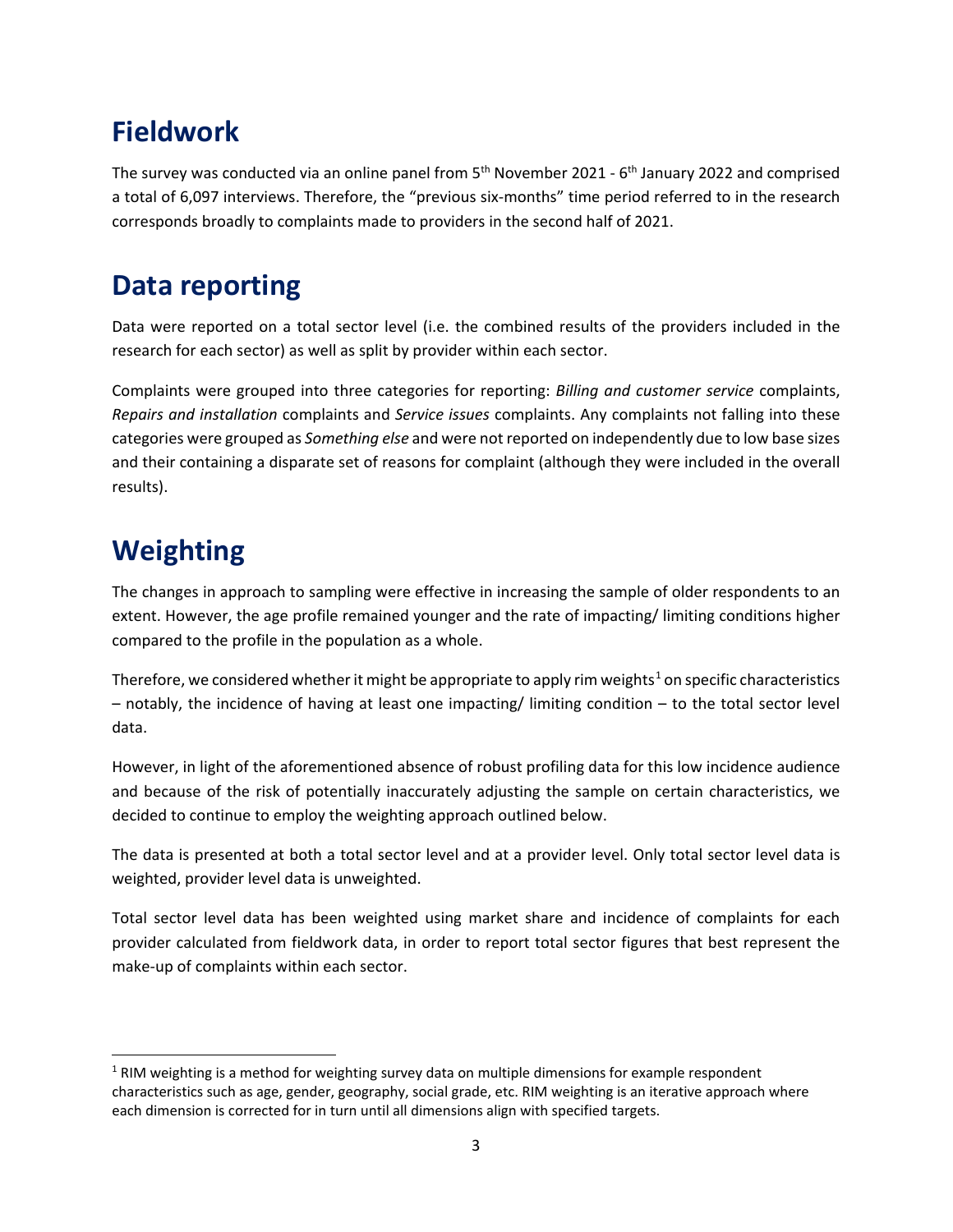To illustrate, using **BT Landline** as an example, first we take the number of respondents who qualified due to having made a complaint to **BT Landline** in the six months prior to fieldwork as a proportion of all respondents saying they use **BT Landline** for their landline service, in order to establish an incidence of complaints for **BT Landline**.

We then multiply this by **BT Landline's** market share within the sector among providers included in the research for the sector to generate an incidence of complaints for **BT Landline**.

Finally, we take this incidence of complaints for **BT Landline** as a proportion of the sum of all incidences of complaint for all providers included in the research for that sector to generate the share of complaints for **BT Landline**, i.e. the contribution of **BT Landline** to the total complaints universe of the providers included in the research for the sector.

There were several reasons why we chose this approach:

- Weighting to market share alone, would not account for the differences in incidence of complaints by provider and, as such, could overweight the effects of some providers that have a larger market share
- This approach was repeatable for subsequent waves and was able to account for changes over time
- The provider level data is unweighted and is therefore as representative as possible of customers of the provider who made a complaint in the 6 months prior to fieldwork and who are online.

This approach to weighting has been taken consistently since the first wave in 2016.

As the approach to sampling was changed, any year-on-year differences could be a consequence of this sampling adjustment rather than trends in the result, therefore we will not report wave on wave changes this year.